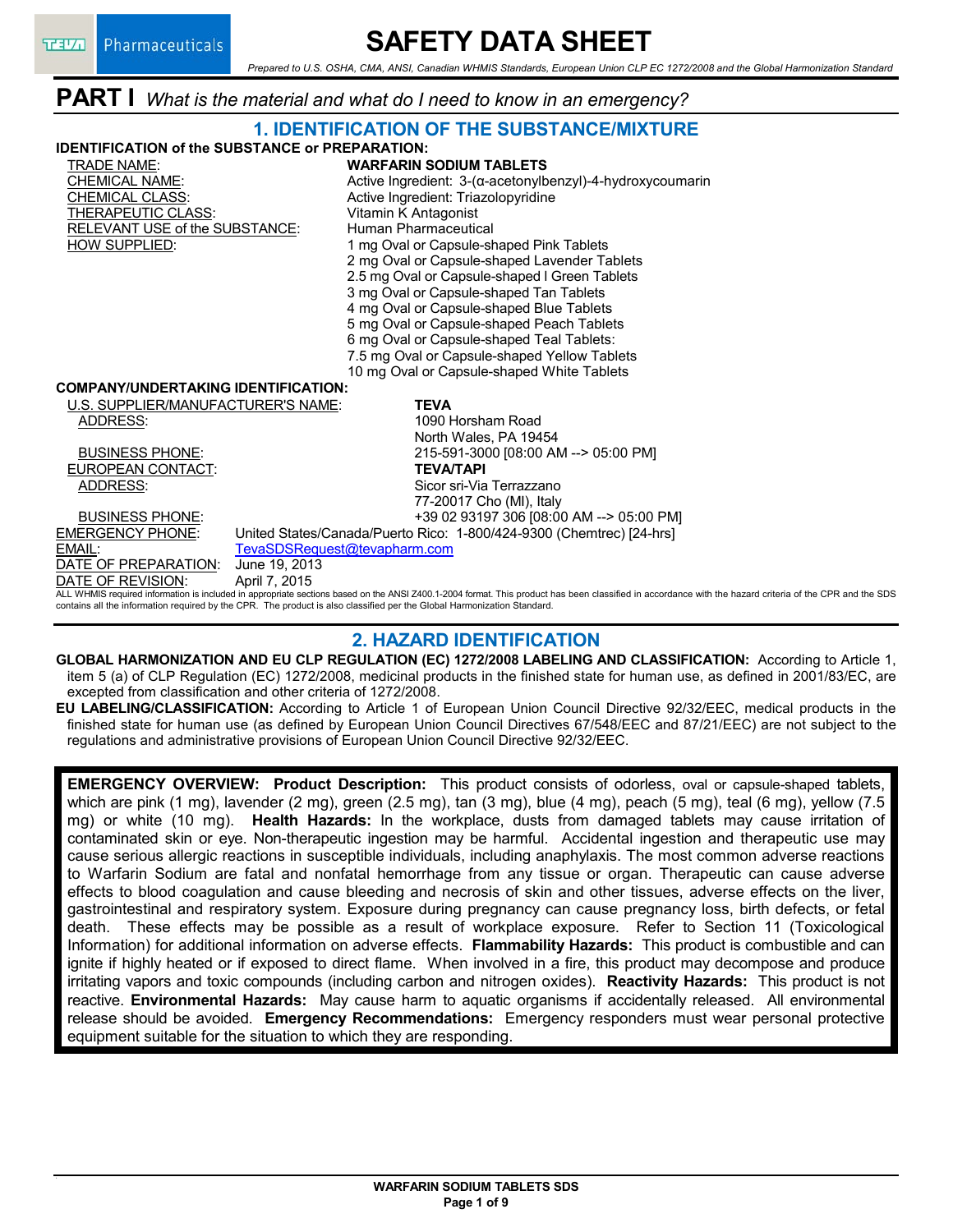| 3. COMPOSITION and INFORMATION ON INGREDIENTS                                |             |                |             |                                                                                                                                                                                                                                                                                                                                                                                                                     |  |  |  |
|------------------------------------------------------------------------------|-------------|----------------|-------------|---------------------------------------------------------------------------------------------------------------------------------------------------------------------------------------------------------------------------------------------------------------------------------------------------------------------------------------------------------------------------------------------------------------------|--|--|--|
| <b>CHEMICAL NAME</b>                                                         | CAS#        | <b>EINECS#</b> | $%$ w/v     | <b>LABEL CLASSIFICATION</b><br>EU Classification (67/548/EEC)<br>GHS & EU Classification (1272/2008 EC)<br><b>Risk Phrases/Hazard Statements</b>                                                                                                                                                                                                                                                                    |  |  |  |
| <b>ACTIVE INGREDIENT</b>                                                     |             |                |             |                                                                                                                                                                                                                                                                                                                                                                                                                     |  |  |  |
| <b>Warfarin Sodium</b><br>$3-(\alpha$ -acetonylbenzyl)-4-<br>hydroxycoumarin | 129-06-6    | 204-929-4      | Proprietary | <b>SELF CLASSIFICATION</b><br>EU 67/548<br>Classification: Very Toxic, Reproductive Toxicity Cat. 2<br>Risk Phrase Codes: R28, R61<br>Hazard Symbols: T+<br>GHS and EU 1272/2008<br>Classification: Reproductive Toxicity Cat. 1B, Acute Oral Toxicity Cat. 2, Acute<br>Dermal Toxicity Cat. 5, Acute Inhalation Toxicity Cat. 5<br>Hazard Codes: H360D, H300, H313 + H333<br>Hazard Symbol/Pictogram: GHS06, GHS08 |  |  |  |
| <b>EXCIPIENTS</b>                                                            |             |                |             |                                                                                                                                                                                                                                                                                                                                                                                                                     |  |  |  |
| <b>Colloidal Silicon Dioxide</b>                                             | 112945-52-5 | Not Listed     | Proprietary | SELF-CLASSIFICATION<br>EU 67/548: Classification: Not applicable.<br>GHS and EU 1272/2008<br>Classification: Acute Oral Toxicity Cat. 5<br>Hazard Codes: H303<br>Hazard Symbol/Pictogram: Not Applicable                                                                                                                                                                                                            |  |  |  |
| Croscarmellose Sodium                                                        | 74811-65-7  | Not Listed     | Proprietary | EU 67/548: Classification: Not applicable.<br>GHS & EU 1272/2008: Classification: Not applicable.                                                                                                                                                                                                                                                                                                                   |  |  |  |
| Hypromellose                                                                 | 9004-65-3   | Not Listed     | Proprietary | EU 67/548: Classification: Not applicable.<br>GHS & EU 1272/2008: Classification: Not applicable.                                                                                                                                                                                                                                                                                                                   |  |  |  |
| Lactose Anhydrous                                                            | 63-42-3     | 200-559-2      | Proprietary | EU 67/548: Classification: Not applicable.<br>GHS & EU 1272/2008: Classification: Not applicable.                                                                                                                                                                                                                                                                                                                   |  |  |  |
| Magnesium Stearate                                                           | 557-04-0    | 209-150-3      | Proprietary | EU 67/548: Classification: Not applicable.<br>GHS & EU 1272/2008: Classification: Not applicable.                                                                                                                                                                                                                                                                                                                   |  |  |  |
| Microcrystalline Cellulose                                                   | 9004-34-6   | 232-674-9      | Proprietary | EU 67/548: Classification: Not applicable.<br>GHS & EU 1272/2008: Classification: Not applicable.                                                                                                                                                                                                                                                                                                                   |  |  |  |
| <b>Pregelatinized Starch</b>                                                 | 9005-25-8   | 232-679-6      | Proprietary | EU 67/548: Classification: Not applicable.<br>GHS & EU 1272/2008: Classification: Not applicable.                                                                                                                                                                                                                                                                                                                   |  |  |  |

Note: No pigments or dyes are included in this SDS as they have minimal impact on the material hazards. Also, not all excipients are in each dosage form. See Section 16 for full classification information of product and components.

### **PART II** *What should I do if a hazardous situation occurs?*

### **4. FIRST-AID MEASURES**

DESCRIPTION OF FIRST AID MEASURES: Contaminated individuals must be taken for medical attention if any adverse effects occur. Take a copy of this SDS to health professional with victim.

**SKIN OR EYE EXPOSURE**: Flush affected area with water for 20 minutes.

**INHALATION:** Remove victim to fresh air if dusts are inhaled.

**INGESTION**: CALL PHYSICIAN OR POISON CONTROL CENTER. Vomiting should be induced.

**INJECTION**: Not a likely route of exposure.

MEDICAL CONDITIONS AGGRAVATED BY EXPOSURE: Pre-existing renal impairment, infectious diseases, moderate to severe hypertension, vascular disorders, diabetes mellitus, clotting, bleeding and other blood disorders, and those disorders to target organs described in Section 11 may be aggravated upon exposure to this product..

INDICATION OF IMMEDIATE MEDICAL ATTENTION AND SPECIAL TREATMENT IF NEEDED: Treat symptoms and eliminate exposure. Persons developing hypersensitivity reactions should receive immediate medical attention. The treatment of excessive anticoagulation is based on the level of the INR, the presence or absence of bleeding, and clinical circumstances. Reversal of Warfarin anticoagulation may be obtained by discontinuing exposure and, if necessary, by administration of oral or parenteral vitamin K1. If rapid re-anticoagulation is indicated, heparin may be preferable for initial therapy.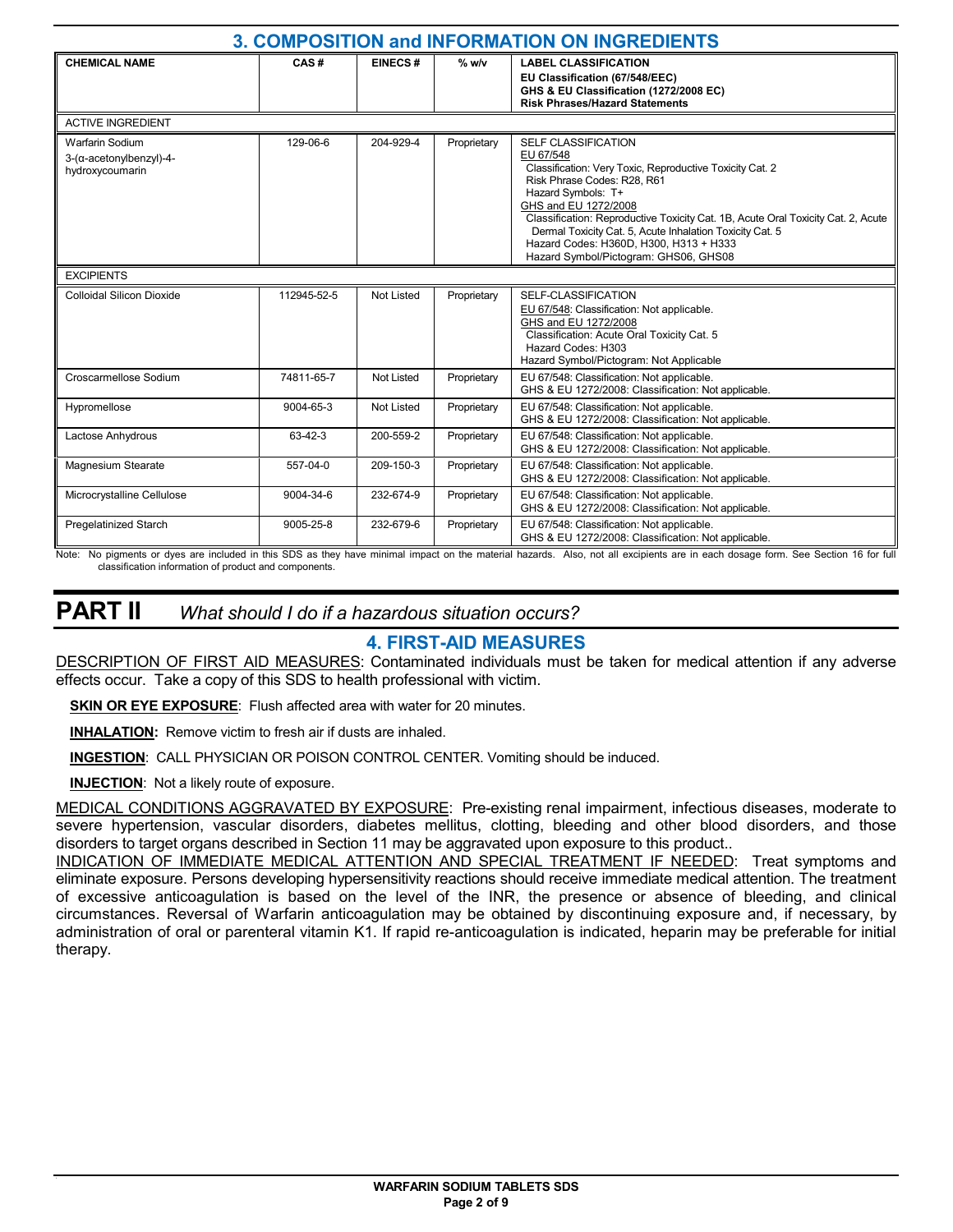# **5. FIRE-FIGHTING MEASURES**

#### FLASH POINT: Not available.

AUTOIGNITION TEMPERATURE: Not available.

FLAMMABLE LIMITS (in air by volume, %): Not applicable.

FIRE EXTINGUISHING MEDIA: Carbon dioxide, water spray, 'ABC' type chemical extinguishers, foam, dry chemical and halon.

UNSUITABLE FIRE EXTINGUISHING MEDIA: None known.

SPECIAL HAZARDS ARISING FROM THE SUBSTANCE: This product must be HEALTH  $\langle$  2 substantially pre-heated before ignition can occur. When involved in a fire, this product may decompose and produce irritating vapors and toxic compounds (including carbon and nitrogen oxides).

Explosion Sensitivity to Mechanical Impact: Not applicable.

Explosion Sensitivity to Static Discharge: Not sensitive.

SPECIAL PROTECTIVE ACTIONS FOR FIRE-FIGHTERS: Firefighters are recommended to wear Self-Contained Breathing Apparatus and full protective equipment. If possible, prevent runoff water from entering storm drains, bodies of water, or other environmentally sensitive areas.

### **6. ACCIDENTAL RELEASE MEASURES**

PERSONAL PRECAUTIONS, PROTECTIVE EQUIPMENT AND EMERGENCY PROCEDURES: Spill kits should be kept in or near material handling areas. Avoid generating airborne aerosols of this product during spill response procedures.

#### PROTECTIVE EQUIPMENT:

Small Spills: Nitrile or other appropriate gloves, labcoat or other protective clothing and eye protection.

Large Spills: Double nitrile or other appropriate gloves, protective clothing (i.e., disposable Tyvek coveralls) and eye/face protection. When there is any danger of airborne aerosols being generated, use a full-face respirator equipped with a High Efficiency Particulate (HEPA) filter or Self-Contained Breathing Apparatus (SCBA).

#### METHODS FOR CLEAN-UP AND CONTAINMENT:

- Small Spills: Clean with wet absorbent pads and dispose of properly. Decontaminate the spill area using a bleach and detergent solution and rinse with clean water.
- Large Spills: Restrict access to the spill areas. Clean with wet absorbent pads and dispose of properly. Decontaminate the spill area using a bleach and detergent solution and rinse with clean water. Do not apply chemical in-activators as they may produce hazardous by-products.
- All Spills: Place all spill residues in an appropriate, labeled container and seal. Dispose of in accordance with Federal, State, and local hazardous waste disposal regulations (see Section 13, Disposal Considerations). For spills on water, contain, minimize dispersion and collect. Dispose of recovered material and report spill per regulatory requirements.

ENVIRONMENTAL PRECAUTIONS: Prevent material from entering sewer or confined spaces, waterways, soil or public waters. Do not flush to sewer. For spills on water, contain, minimize dispersion and collect.

REFERENCE TO OTHER SECTIONS: Review Sections 2, 8, 11 and 12 before proceeding with cleanup.

# **PART III** *How can I prevent hazardous situations from occurring?*

#### **7. HANDLING and STORAGE**

PRECAUTIONS FOR SAFE HANDLING: All employees who handle this material should be thoroughly trained to handle it safely. Do not eat or drink while handling this material. Ensure this material is used with adequate ventilation. Appropriate personal protective equipment must be worn (see Section 8, Exposure Controls - Personal Protection).

CONDITIONS FOR SAFE STORAGE: Containers of this product must be properly labeled. Store containers in a cool, dry location, away from direct sunlight and sources of intense heat. Recommended Storage Temperature: 20-25°C (68-77°F). Empty containers may contain residual material; therefore, empty containers should be handled with care and disposed of properly.

SPECIFIC END USE(S): This product is a human pharmaceutical.

PROTECTIVE PRACTICES DURING MAINTENANCE OF CONTAMINATED EQUIPMENT: When cleaning nondisposable equipment, wear appropriate personal protective equipment.

### **8. EXPOSURE CONTROLS - PERSONAL PROTECTION**

EXPOSURE LIMITS/CONTROL PARAMETERS:

VENTILATION AND ENGINEERING CONTROLS: Use with adequate ventilation. Follow standard operating procedures and requirements for handling this product. Ensure eyewash stations and deluge showers are available and accessible in areas where this product is used.

WORKPLACE EXPOSURE LIMITS/CONTROL PARAMETERS: There are no occupational exposure limits for this product. Information on exposure limits for the active ingredient can be obtained from Teva.



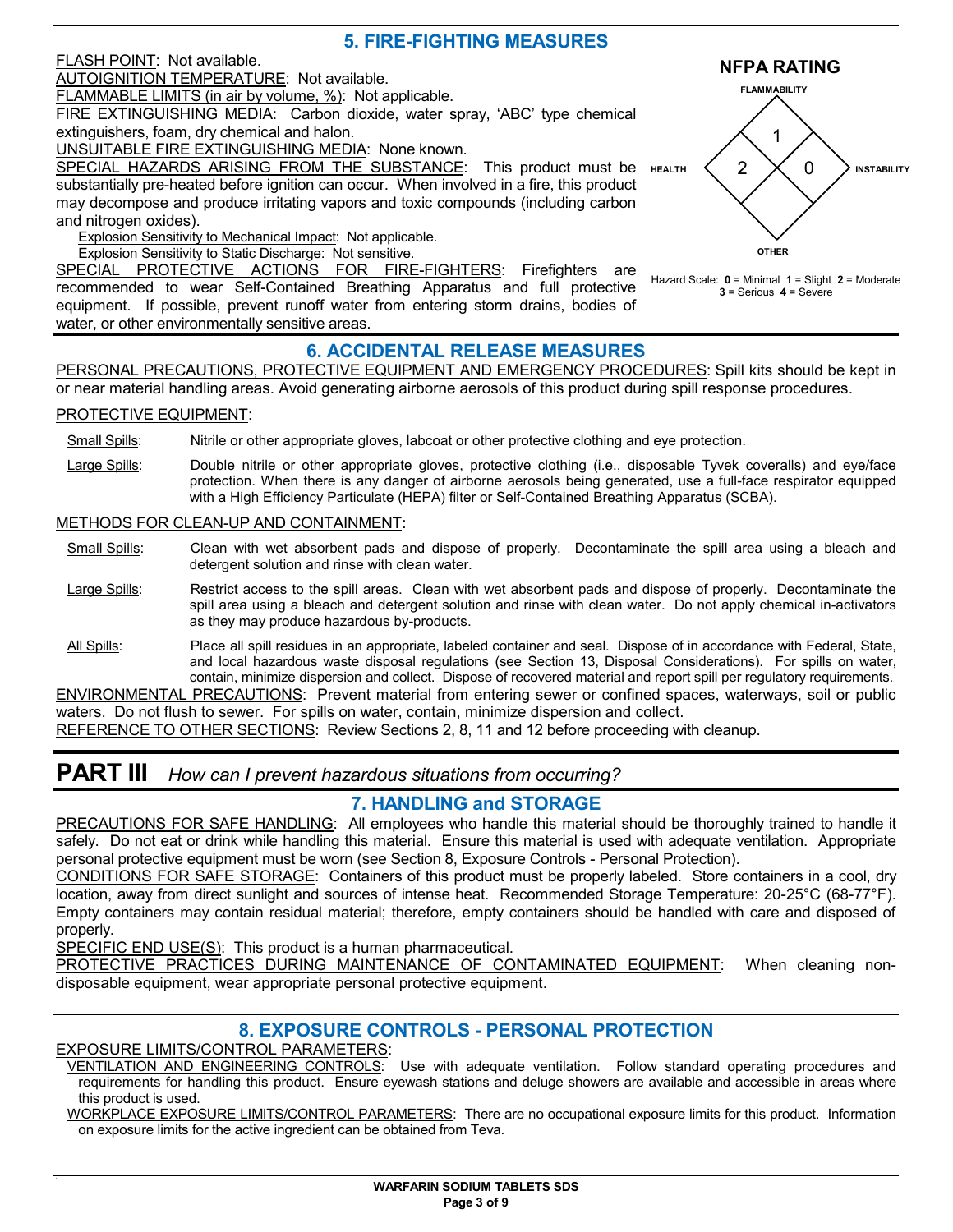## **8. EXPOSURE CONTROLS - PERSONAL PROTECTION (Continued)**

#### PROTECTIVE EQUIPMENT:

*The following information on appropriate Personal Protective Equipment is provided to assist employers in complying with OSHA regulations found in 29 CFR Subpart I (beginning at 1910.132, including* U.S. Federal OSHA Respiratory Protection (29 CFR 1910.134), OSHA Eye Protection 29 CFR 1910.133, OSHA Hand Protection 29 CFR 1910.138, OSHA Foot Protection 29 CFR 1910.136 and OSHA Body Protection 29 CFR1910.132)*, equivalent standards of Canada (including CSA Respiratory Standard Z94.4-02,* Z94.3-M1982, *Industrial Eye and Face Protectors and* CSA Standard Z195-02, *Protective Footwear), or standards of EU member states (including EN 529:2005 for respiratory PPE, CEN/TR 15419:2006 for hand protection, and CR 13464:1999 for face/eye protection). Please reference applicable regulations and standards for relevant details.*

| <b>RESPIRATORY PROTECTION:</b> | None needed for normal handling of this product. For large spill response or tasks involving<br>generation of aerosols, use the appropriate Self-Contained Breathing Apparatus (SCBA)<br>pressure-demand or other positive-pressure mode. |  |  |  |  |  |  |
|--------------------------------|-------------------------------------------------------------------------------------------------------------------------------------------------------------------------------------------------------------------------------------------|--|--|--|--|--|--|
| <b>EYE PROTECTION:</b>         | Wear splash goggles or safety glasses as appropriate for the task.                                                                                                                                                                        |  |  |  |  |  |  |
| <b>HAND PROTECTION:</b>        | Wear nitrile or other appropriate gloves to avoid contact and/or absorption of the product. Use<br>double gloves for spill response.                                                                                                      |  |  |  |  |  |  |
| <b>SKIN PROTECTION:</b>        | Use appropriate protective clothing for the task (e.g., lab coat, etc.).                                                                                                                                                                  |  |  |  |  |  |  |

### **9. PHYSICAL and CHEMICAL PROPERTIES**

The following information is for the product as a whole PHYSICAL FORM: Oval or capsule-shaped tablets. COLOR: As described as in Section 2.<br>
ODOR: Practically odorless. COLOR: Practically odorless. ODOR THRESHOLD: Not applicable. MOLECULAR WEIGHT: Mixture. **MOLECULAR FORMULA: Mixture.** Mixture. SOLUBILITY IN WATER: Not available. **OTHER SOLUBILITIES:** Not available. HOW TO DETECT THIS SUBSTANCE (identification/warning properties): The appearance may be a distinguishing characteristic of this product in event of accidental release. The following information is for the Warfarin Sodium active ingredient. FORM: Crystalline powder. The color of the color of the color of the color of the color of the color of the color of the color of the color of the color of the color of the color of the color of the color of the color of t MOLECULAR WEIGHT: 330.31 g/mole MOLECULAR FORMULA:  $C_{19}H_{15}NaO<sub>4</sub>$ ODOR: Odorless. ODOR THRESHOLD: Odorless. BOILING POINT @ 760 mmHg: Not available. VAPOR PRESSURE (air = 1) @ 106°C: 1 hPa SPECIFIC GRAVITY (water = 1) @ 20°C: 0.24 EVAPORATION RATE (nBuAc = 1): Not applicable. FLASH POINT: Not available. SOLUBILITY IN WATER: Very soluble **philophysis of the COLUBILITY IN WATER:** Very solution): 7.2-8.3 OTHER SOLUBILITIES: Freely soluble in alcohol, and very slightly soluble in chloroform and ether. COEFFICIENT WATER/OIL DISTRIBUTION: Not available. HOW TO DETECT THIS SUBSTANCE (identification properties): The appearance is a distinguishing characteristic.

# **10. STABILITY and REACTIVITY**

CHEMICAL STABILITY: Stable under normal conditions.

DECOMPOSITION PRODUCTS: *Combustion:* Products of thermal decomposition may include carbon and nitrogen oxides. *Hydrolysis:* None known.

MATERIALS WITH WHICH SUBSTANCE IS INCOMPATIBLE: Incompatible with strong oxidizing agents.

POSSIBILITY OF HAZARDOUS REACTION/POLYMERIZATION: Will not occur.

CONDITIONS TO AVOID: Exposure to or contact with extreme temperatures, incompatible chemicals.

# **PART IV** *Is there any other useful information about this material?*

#### **11. TOXICOLOGICAL INFORMATION**

SYMPTOMS OF EXPOSURE BY ROUTE OF EXPOSURE: The main expected routes of occupational exposure to this product are via inhalation of dusts, eye and skin contact. Exposure may also cause effects described under 'Other Potential Health Effects'.

**INHALATION:** Dusts may irritate the nose and upper respiratory system. Symptoms may include sneezing, coughing, and nasal congestion.

**CONTACT WITH SKIN or EYES**: Mild irritation possible. Symptoms may include itching and redness and swelling.

**SKIN ABSORPTION:** Some information suggests that Warfarin Sodium may be absorbed via intact skin and may cause harmful effect by this route of exposure.

**INGESTION:** May be harmful. May irritate the mouth, throat, and gastrointestinal system.

**INJECTION**: Not a likely route of exposure.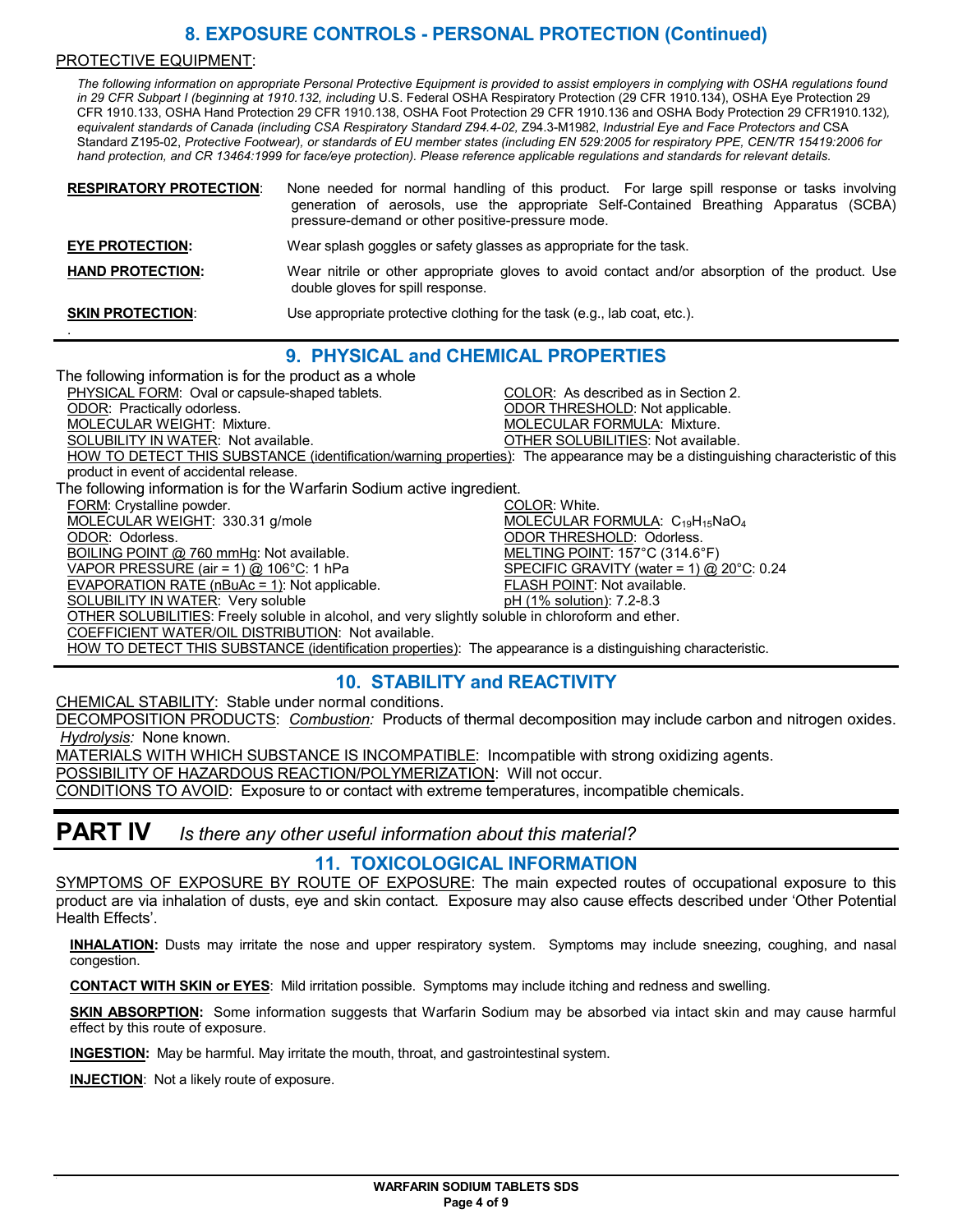# **11. TOXICOLOGICAL INFORMATION (Continued)**

OTHER POTENTIAL HEALTH EFFECTS: In therapeutic use, the most common adverse reactions to Warfarin Sodium are fatal and nonfatal hemorrhage from any tissue or organ. When formulated in therapeutic use, this material may cause adverse effects to blood coagulation and cause bleeding and necrosis of skin and other tissues, adverse effects on the liver, gastrointestinal and respiratory system. Exposure during pregnancy can cause pregnancy loss, birth defects, or fetal death Hypersensitivity reactions have been reported from therapeutic use. These effects may be possible as a result of workplace exposure. The actual risk in the workplace is not known. Body systems adversely affected during therapeutic use are provided below. More details are available from Teva.

- Body as a Whole
- Blood System
- Cardiovascular System
- Gastrointestinal System
- Renal System • Respiratory System • Skin

• Hypersensitivity Reaction

- Hepatobiliary System
- Vascular System

#### **HEALTH EFFECTS OR RISKS FROM EXPOSURE:**

Acute: Dusts from product may cause irritation if inhaled and in contact with skin or eyes. Accidental ingestion may be harmful. Acute exposure may cause effects described in "Other Potential Health Effects".

**Chronic**: Chronic exposure may lead to symptoms described under 'Other Potential Health Effects'. May cause harm to fetus. No chronic effects have been reported from workplace exposure.

**TARGET ORGANS:** It is anticipated that for Occupational Exposure the L target organs are:

**Acute:** Eyes, skin, respiratory system.

**Chronic**: Possible fetal harm.

TOXICITY DATA: Details for the active ingredients can be obtained from Teva.

CARCINOGENIC POTENTIAL OF COMPONENTS: Long-term studies in animals have not been performed to evaluate carcinogenic potential of Warfarin Sodium. The components found on the following lists: U.S. EPA, U.S. NTP, U.S. OSHA, U.S. NIOSH, GERMAN MAK, IARC, or ACGIH are as follows:

**MAGNESIUM STEARATE:** ACGIH TLV-A4 (Not Classifiable as a Human Carcinogen)

**PREGELATINIZED STARCH:** IARC-3 (Unclassifiable as to Carcinogenicity in Humans)

IRRITANCY OF PRODUCT: Inhalation of dusts from this product may be irritating to the respiratory system, skin and eyes.

SENSITIZATION TO THE PRODUCT: In therapeutic use this product has been reported to cause hypersensitivity reactions in sensitive individuals, including serious anaphylaxis reactions. Reactions have included rash and hives.

REPRODUCTIVE TOXICITY INFORMATION: There are no adequate and well-controlled studies of Warfarin Sodium in pregnant women; however, Warfarin Sodium can cause fetal harm when administered to a pregnant woman. In the workplace, the risk to the fetus should be communicated and the appropriate action should be taken to prevent exposure in accordance with company policy and regulatory requirements. This product is rated by the FDA for therapeutic risk as Pregnancy Risk Category D for women with mechanical valves; Category X for other pregnant populations (refer to Definition of Terms for full category definitions).

Mutagenicity: No studies available.

Embryotoxicity/Teratogenicity: In humans, exposure during pregnancy causes a recognized pattern of major congenital malformations (Warfarin embryopathy and fetotoxicity), fatal fetal hemorrhage, and an increased risk of spontaneous abortion and fetal mortality.

Reproductive Toxicity: No fertility studies available. It is not known whether Warfarin Sodium is excreted in human milk. Because of the potential for serious adverse reactions in nursing infants, nursing mothers should be advised of these effects and the appropriate action should be taken to prevent exposure.

BIOLOGICAL EXPOSURE INDICES: Currently, there are no Biological Exposure Indices (BEIs) determined for the components of this product.

### **12. ECOLOGICAL INFORMATION**

ALL WORK PRACTICES MUST BE AIMED AT ELIMINATING ENVIRONMENTAL CONTAMINATION.

MOBILITY: This product has not been tested for mobility in soils. No predicted values are available.

PERSISTENCE AND BIODEGRADABILITY: This product has not been tested for persistence and biodegradability. No predicted values are available.

BIO-ACCUMULATION POTENTIAL: This product has not been tested for bio-accumulation potential.

ECOTOXICITY: This product may be harmful or fatal to contaminated plant and animal-life (especially if large quantities are released). This product has not been tested for aquatic toxicity. No aquatic toxicity data are available for components of this product.

OTHER ADVERSE EFFECTS: The components of this product are not listed as having ozone depletion potential.

ENVIRONMENTAL EXPOSURE CONTROLS: Controls should be engineered to prevent release to the environment, including procedures to prevent spills, atmospheric release and release to waterways.

| <b>HAZARDOUS MATERIAL IDENTIFICATION SYSTEM</b> |                                                      |              |               |       |  |  |  |  |
|-------------------------------------------------|------------------------------------------------------|--------------|---------------|-------|--|--|--|--|
|                                                 | <b>HEALTH HAZARD</b>                                 | (BLUE)       |               | $2^*$ |  |  |  |  |
| (RED)<br>FLAMMABILITY HAZARD                    |                                                      |              |               |       |  |  |  |  |
| PHYSICAL HAZARD<br>(YELLOW)                     |                                                      |              |               |       |  |  |  |  |
| <b>PROTECTIVE EQUIPMENT</b>                     |                                                      |              |               |       |  |  |  |  |
| <b>FYFS</b>                                     | <b>RESPIRATORY</b>                                   | <b>HANDS</b> | <b>BODY</b>   |       |  |  |  |  |
|                                                 | SEE SECTION 8                                        |              | SEE SECTION 8 |       |  |  |  |  |
|                                                 | For Routine Industrial Use and Handling Applications |              |               |       |  |  |  |  |

Hazard Scale: 0 = Minimal 1 = Slight 2 = Moderate 3 = Serious 4 = Severe \* = Chronic hazard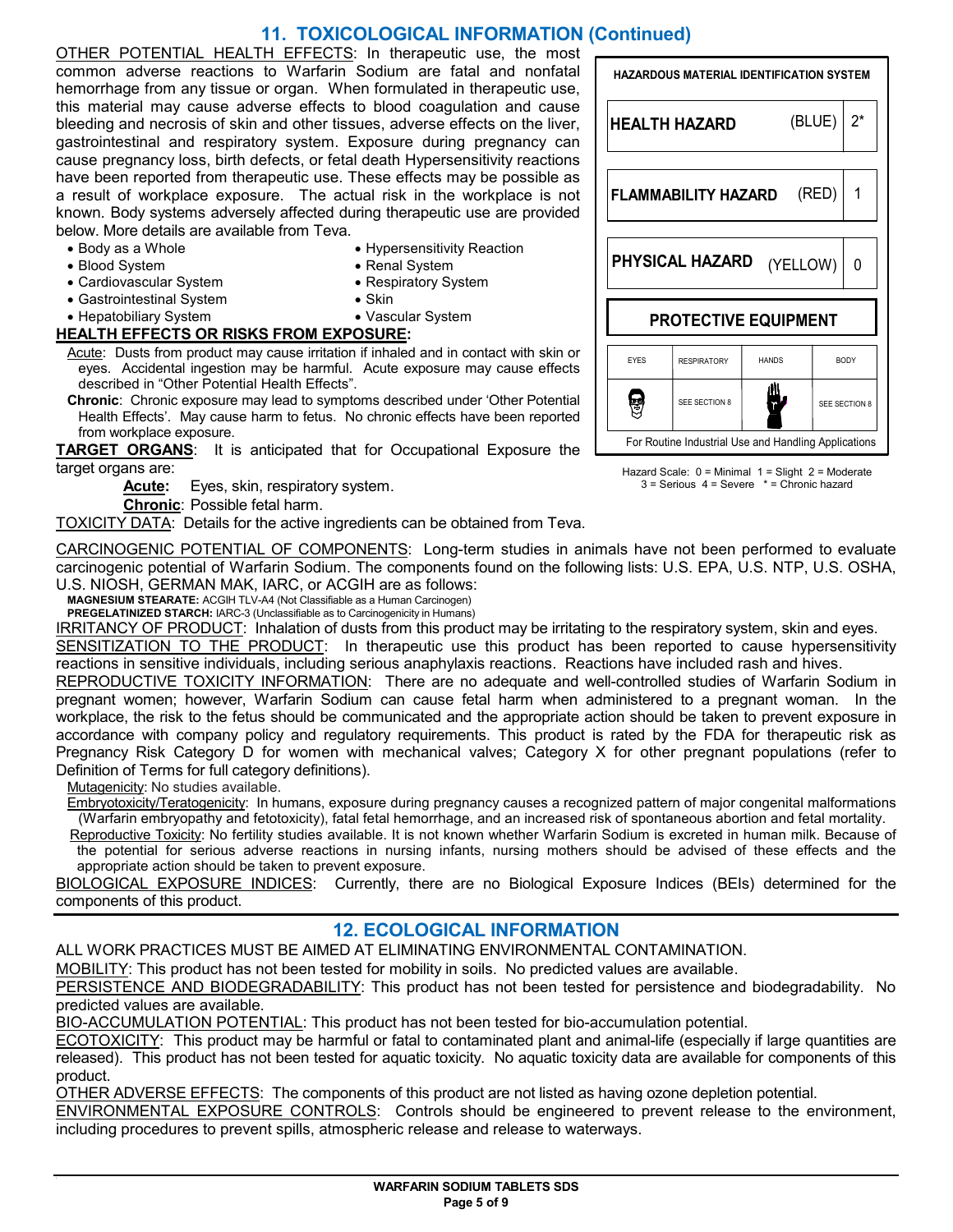### **13. DISPOSAL CONSIDERATIONS**

WASTE TREATMENT/DISPOSAL METHODS: Waste disposal must be in accordance with appropriate Federal, State, and local regulations. This product, if unaltered by use, may be disposed of by treatment at a permitted facility or as advised by your local hazardous waste regulatory authority. All protective clothing, gloves, and disposable materials used in the preparation or handling of this drug should be disposed of in accordance with established hazardous waste disposal procedures. It is the responsibility of the generator to determine at the time of disposal whether the product meets the criteria of a hazardous waste per regulations of the area in which the waste is generated and/or disposed. Incineration is recommended for the product and disposable equipment. Shipment of wastes must be done with appropriately permitted and registered transporters. Reusable equipment should be cleaned with soap and water and thoroughly rinsed.

DISPOSAL CONTAINERS: Waste materials must be placed in and shipped in appropriate 5-gallon or 55-gallon poly or metal waste pails or drums. Permeable cardboard containers are not appropriate and should not be used. Ensure that any required marking or labeling of the containers be done to all applicable regulations.

PRECAUTIONS TO BE FOLLOWED DURING WASTE HANDLING: Wear proper protective equipment when handling waste materials.

U.S. EPA WASTE NUMBER: U248

EWC WASTE CODE: Wastes from natal care, diagnosis, treatment, or prevention of disease in humans: chemicals consisting of or containing dangerous substances, 18-01-06.

### **14. TRANSPORTATION INFORMATION**

U.S. DEPARTMENT OF TRANSPORTATION: This product is NOT classified as dangerous goods, per U.S. DOT regulations, under 49 CFR 172.101.

TRANSPORT CANADA TRANSPORTATION OF DANGEROUS GOODS REGULATIONS: This product does not meet the criteria of classification of Dangerous Goods, per regulations of Transport Canada.

INTERNATIONAL AIR TRANSPORT ASSOCIATION (IATA): This product does not meet the criteria as Dangerous Goods, per rules of IATA.

INTERNATIONAL MARITIME ORGANIZATION (IMO) DESIGNATION: This product is NOT classified as Dangerous Goods by the International Maritime Organization.

EUROPEAN AGREEMENT CONCERNING THE INTERNATIONAL CARRIAGE OF DANGEROUS GOODS BY ROAD (ADR): This product does not meet the criteria as Dangerous Goods of the United Nations Economic Commission for Europe.

TRANSPORT IN BULK ACCORDING TO THE IBC CODE: Not applicable.

ENVIRONMENTAL HAZARDS: This product does not meet the criteria of environmentally hazardous according to the criteria of the UN Model Regulations (as reflected in the IMDG Code, ADR, RID, and ADN) and is not specifically listed in Annex III under MARPOL 73/78.

### **15. REGULATORY INFORMATION**

### **ADDITIONAL U.S. REGULATIONS:**

U.S. SARA REPORTING REQUIREMENTS: The components of this product are not subject to the reporting requirements of Sections 302, 304, and 313 of Title III of the Superfund Amendments and Reauthorization Act.

U.S. SARA THRESHOLD PLANNING QUANTITY: There are no specific Threshold Planning Quantities for components of this product. The default Federal SDS submission and inventory requirement filing threshold of 10,000 lb (4,540 kg) may apply, per 40 CFR 370.20.

U.S. SARA HAZARD CATEGORIES (SECTION 311/312, 40 CFR 370-21): ACUTE: Yes; CHRONIC: Yes; FIRE: No; REACTIVE: No; SUDDEN RELEASE: No

U.S. CERCLA REPORTABLE QUANTITY (RQ): Not applicable.

U.S. TSCA INVENTORY STATUS: This product is regulated under Food and Drug Administration standards; this product is not subject to requirements under TSCA

OTHER U.S. FEDERAL REGULATIONS: Under the Hazard Communication Standard (HCS), Section (b)(5)(ii) drugs are subject to labeling requirements by the FDA under the Federal Food, Drug and Cosmetic Act and are exempt from labeling provisions of the HCS; this section of the HCS exempts only labeling requirements and not requirements for a Safety Data Sheet for drugs.

CALIFORNIA SAFE DRINKING WATER AND TOXIC ENFORCEMENT ACT (PROPOSITION 65): The freebase Warfarin (CAS# 81-81-2) is listed as a developmental toxin.

### **ADDITIONAL CANADIAN REGULATIONS:**

CANADIAN DSL/NDSL STATUS: This product is regulated by the Therapeutic Products Programme (TPP) of Health Canada; it is exempt from the requirements of CEPA.

OTHER CANADIAN REGULATIONS: None applicable.

CANADIAN ENVIRONMENTAL PROTECTION ACT (CEPA) PRIORITY SUBSTANCES LISTS: The components of this product are not on the CEPA Priority Substances Lists.

CANADIAN WHMIS CLASSIFICATION and SYMBOLS: The WHMIS Requirements of the Hazardous Products Act does not apply in respect of the advertising, sale or importation of any cosmetic, device, drug or food within the meaning of the Food and Drugs Act.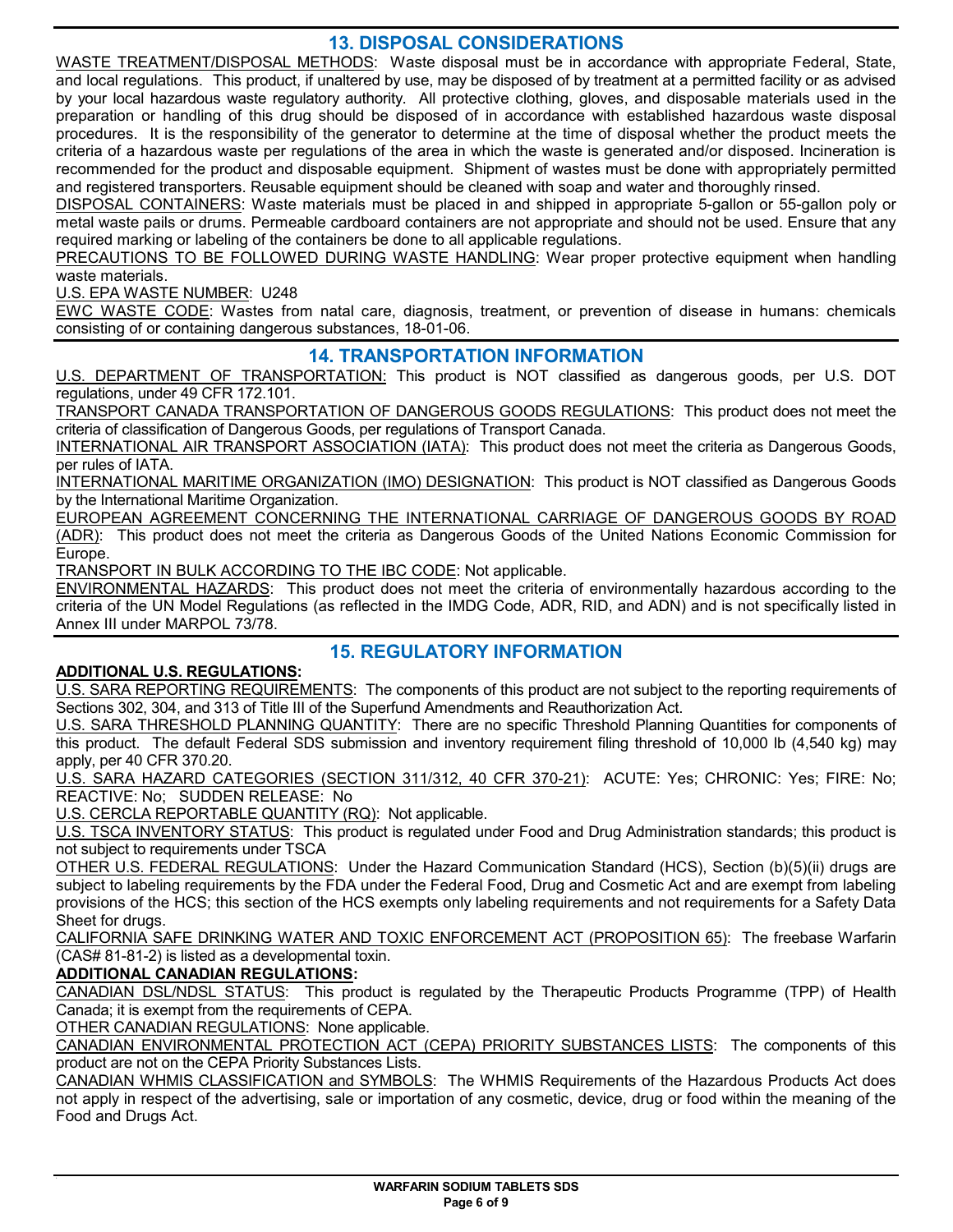### **15. REGULATORY INFORMATION (Continued)**

### **ADDITIONAL EUROPEAN REGULATIONS:**

SAFETY, HEALTH, AND ENVIRONMENTAL REGULATIONS/LEGISLATION SPECIFIC FOR THE PRODUCT: Formulated, finished medicinal products for human use, are subject to Directive 2001/83/EC and subsequent amendments to the directive.

CHEMICAL SAFETY ASSESSMENT: No Data Available. The chemical safety assessment is required for some substances according to European Union Regulation (EC) 1907/2006, Article 14.

### **16. OTHER INFORMATION**

ANSI LABELING (Z129.1, Provided to Summarize Occupational Hazard Information): **WARNING!** INGESTION MAY BE HARMFUL. MAY CAUSE HEMORRHAGE BY INGESTION, INHALATION OR SKIN CONTACT. MAY CAUSE HARM DURING PREGNANCY. MAY CAUSE SERIOUS ALLERGIC REACTION VIA ACCIDENTAL INGESTION IN SUSCEPTIBLE INDIVIDUALS. COMBUSTIBLE IF EXPOSED TO HIGH TEMPERATURES

Do not taste or swallow. Avoid contact with skin, eyes, and clothing. Keep container closed. Use gloves, safety glasses, and appropriate respiratory and body protection.

**FIRST-AID**: If exposed, seek immediate medical attention. If swallowed, do not induce vomiting; give victim up to three glasses of water. In case of contact, immediately flush skin with copious amounts of warm water for 20 minutes. If inhaled, remove to fresh air. If not breathing, give artificial respiration or oxygen if necessary.

**IN CASE OF FIRE:** Use water fog, dry chemical or CO<sub>2</sub>, or alcohol foam.

**IN CASE OF SPILL:** Refer to Safety Data Sheet for complete spill response procedures. Spill response should be performed by persons properly trained to do so. Decontaminate area with bleach and detergent solution and triple rinse area. Place spill debris in a suitable container.

GLOBAL HARMONIZATION AND EU CLP REGULATION (EC) 1272/2008 LABELING AND CLASSIFICATION: According to Article 1, item 5 (a) of CLP Regulation (EC) 1272/2008, medicinal products in the finished state for human use, as defined in 2001/83/EC, are excepted from classification and other criteria of 1272/2008.

67/548/EEC EU LABELING/CLASSIFICATION: According to Article 1 of European Union Council Directive 92/32/EEC, medical products in the finished state for human use (as defined by European Union Council Directives 67/548/EEC and 87/21/EEC) are not subject to the regulations and administrative provisions of European Union Council Directive 92/32/EEC.

CLASSIFICATION FOR COMPONENTS**:** 

Full Text Global Harmonization AND EU CLP Regulation (EC) 1272/2008:

**Warfarin Sodium:** This is a self-classification.

Classification: Reproductive Toxicity Category 1B, Acute Oral Toxicity Category 2, Acute Dermal Toxicity Cat. 5, Acute Inhalation Toxicity Category 5

Hazard Statement Codes: H360D: May damage the unborn child. H300: Fatal if swallowed. H313 + H333: May be harmful in contact with skin and if inhaled.

**Colloidal Silicon Dioxide:** This is a self-classification.

Classification: Acute Oral Toxicity Category 5

Hazard Statement Codes: H303: May be harmful if swallowed.

**All Other Components:** No classification has been published or is applicable.

Full Text EU 67/548/EEC:

**Warfarin Sodium:** This is a self-classification.

Classification: Reproductive Toxicity Category 2, Very Toxic

Risk Phrases: R61: May cause harm to the unborn child. R28: Very toxic if swallowed.

**All Other Components:** No classification has been published or is applicable.

REFERENCES AND DATA SOURCES: Contact the supplier for information.

METHODS OF EVALUATING INFORMATION FOR THE PURPOSE OF CLASSIFICATION: Bridging principles were used to classify this product.<br>**PREPARED BY:** CHEMICAL SAFETY ASSOCIATES, Inc. • PO Box 1961, Hilo, HI 96721-1961 • (800) 441-33

**PREPARED BY:** CHEMICAL SAFETY ASSOCIATES, Inc. • PO Box 1961, Hilo, HI 96721-1961 • (800) 441-3365

**DATE OF PRINTING:** April 7, 2015<br> **REVISION HISTORY:** October 2013

October 2013: update therapeutic class, EPA Waste Code and ANSI labeling. April 2015:, added other dosage form, updated format.

The Vendee (or any other third party) assumes full risk and responsibility for any injury or damage that may occur from the manufacture, use or other exposure to the material. No warranty is expressed or implied regarding the accuracy of the data set forth herein or the results that may be obtained from the use or reliance thereof. Teva, Inc. assumes no responsibility for any injury that *may arise from the manufacture, use or other exposure to the material if reasonable safety procedures are not adhered to as stipulated in the data sheet attached hereto. Additionally, Teva, Inc. assumes no responsibility for injury to any person proximately caused by the inappropriate or unintended use of the material even if such reasonable safety procedures are followed.*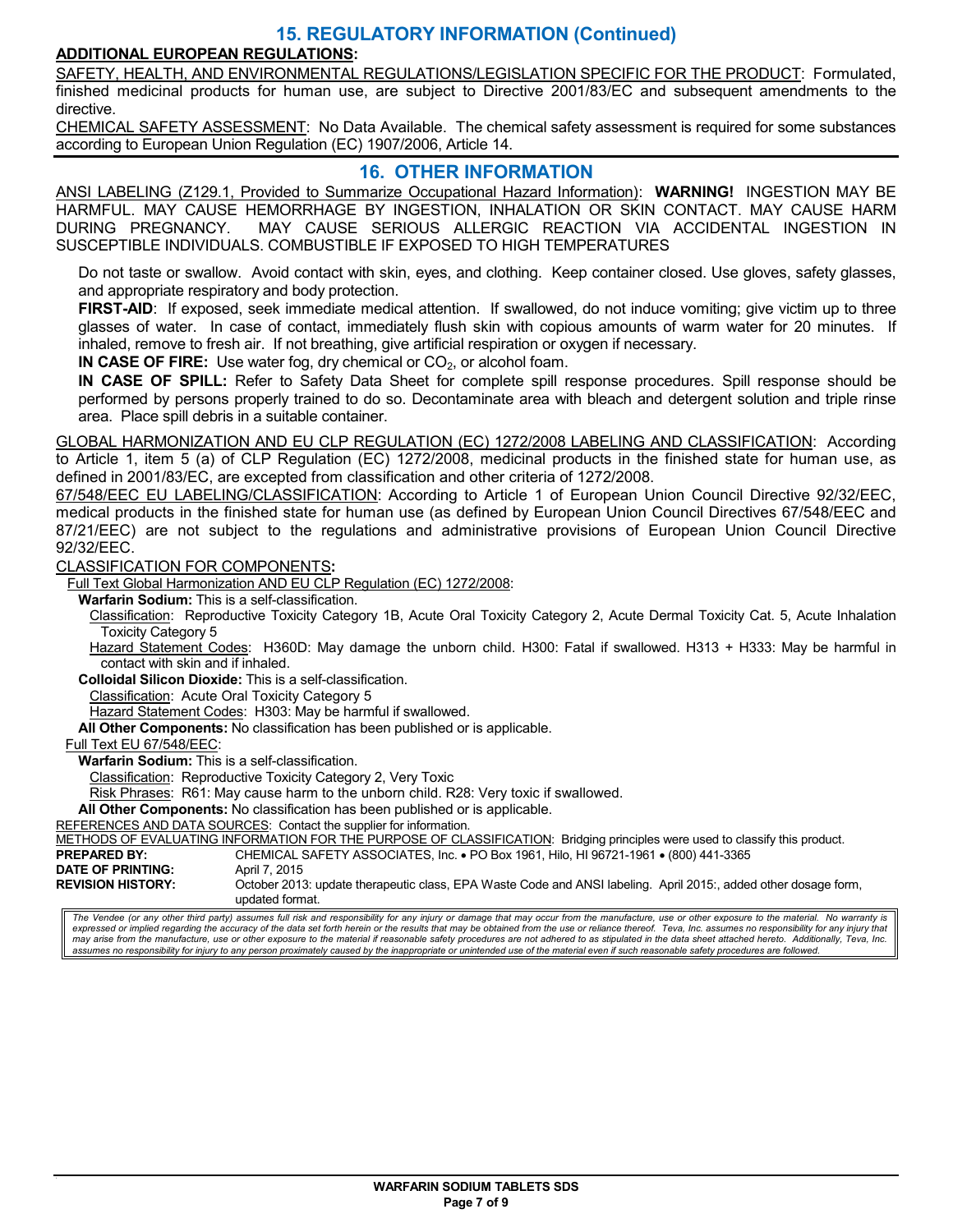### **DEFINITIONS OF TERMS**

For information on medical terms used in this SDS consult an on-line database such as Medline Plus: http://www.nlm.nih.gov/medlineplus/druginformation.html. A large number of abbreviations and acronyms appear on a SDS. Some of these, which are commonly used, include the following:

#### **EXPOSURE LIMITS IN AIR:**

**CAS #**: This is the Chemical Abstract Service Number that uniquely identifies each constituent.

**CEILING LEVEL:** The concentration that shall not be exceeded during any part of the working exposure.<br>**ACGIH** - American Conference of Governmental Industrial Hygienists, a professional association

which establishes exposure limits. **TLV -** Threshold Limit Value - an airborne concentration of a substance which represents conditions under which it is generally believed that nearly all workers may be repeatedly exposed without adverse effect. The duration must be considered, including the 8-hour Time Weighted Average **(TWA)**, the 15-minute Short Term Exposure Limit, and the instantaneous Ceiling Level **(C)**. Skin absorption effects must also be considered.

**DFG MAK Germ Cell Mutagen Categories: 1:** Germ cell mutagens which have been shown to increase the mutant frequency in the progeny of exposed humans. **2:** Germ cell mutagens which have been shown to increase the mutant frequency in the progeny of exposed mammals. **3A:** Substances which have been shown to induce genetic damage in germ cells of human of animals, or which produce mutagenic effects in somatic cells of mammals *in vivo* and have been shown to reach the germ cells in an active form. **3B:** Substances which are suspected of being germ cell mutagens because of their genotoxic effects in mammalian somatic cell *in vivo*; in exceptional cases, substances for which there are no *in vivo* data, but which are clearly mutagenic *in vitro* and structurally related to known in vivo mutagens. **4:** Not applicable (Category 4 carcinogenic substances are those with nongenotoxic mechanisms of action. By definition, germ cell mutagens are genotoxic. Therefore, a Category 4 for germ cell mutagens cannot apply. At some time in the future, it is conceivable that a Category 4 could be established for genotoxic substances with primary targets other than DNA [e.g. purely aneugenic substances] if research results make this seem sensible.) **5:** Germ cell mutagens, the potency of which is considered to be so low that, provided the MAK value is observed, their contribution to genetic risk for humans is expected not to be significant.

**DFG MAK Pregnancy Risk Group Classification: Group A:** A risk of damage to the developing embryo or fetus has been unequivocally demonstrated. Exposure of pregnant women can lead to damage of the developing organism, even when MAK and BAT (Biological Tolerance Value for Working Materials) values are observed. **Group B:** Currently available information indicates a risk of damage to the developing embryo or fetus must be considered to be probable. Damage to the developing organism cannot be excluded when pregnant women are exposed, even when MAK and BAT values are observed. **Group C:** There is no reason to fear a risk of damage to the developing embryo or fetus when MAK and BAT values are observed. **Group D:** Classification in one of the groups A-C is not yet possible because, although the data available may indicate a trend, they are not sufficient for final evaluation.

**IDLH-Immediately Dangerous to Life and Health:** This level represents a concentration from which one can escape within 30-minutes without suffering escape-preventing or permanent injury.

#### **LOQ:** Limit of Quantitation.

**MAK:** Federal Republic of Germany Maximum Concentration Values in the workplace. **NE:** Not Established. When no exposure guidelines are established, an entry of NE is made for reference.

#### **NIC:** Notice of Intended Change.

**NIOSH CEILING:** The exposure that shall not be exceeded during any part of the workday. If instantaneous monitoring is not feasible, the ceiling shall be assumed as a 15-minute TWA exposure (unless otherwise specified) that shall not be exceeded at any time during a workday.

#### **NIOSH RELs:** NIOSH's Recommended Exposure Limits.

**PEL-Permissible Exposure Limit:** OSHA's Permissible Exposure Limits. This exposure value means exactly the same as a TLV, except that it is enforceable by OSHA. The OSHA Permissible Exposure Limits are based in the 1989 PELs and the June, 1993 Air Contaminants Rule (<u>Federal</u><br><u>Register</u>: 58: 35338-35351 and 58: 40191). Both the current PELs and the vacated PELs are<br>indicated. The phrase, "Vacated 1989 **Order** 

#### **SKIN:** Used when a there is a danger of cutaneous absorption.

**STEL-Short Term Exposure Limit:** Short Term Exposure Limit, usually a 15-minute time-weighted average (TWA) exposure that should not be exceeded at any time during a workday, even if the 8-hr TWA is within the TLV-TWA, PEL-TWA or REL-TWA.

**TLV-Threshold Limit Value:** An airborne concentration of a substance that represents conditions under which it is generally believed that nearly all workers may be repeatedly exposed without adverse

effect. The duration must be considered, including the 8-hour. **TWA-Time Weighted Average:** T**i**me Weighted Average exposure concentration for a conventional 8-hr (TLV, PEL) or up to a 10-hr (REL) workday and a 40-hr workweek.

# **HAZARDOUS MATERIALS IDENTIFICATION SYSTEM HAZARD**

**RATINGS:** This rating system was developed by the National Paint and Coating Association and has been adopted by industry to identify the degree of chemical hazards. **HEALTH HAZARD: 0** (Minimal Hazard: No significant health risk, irritation of skin or eyes not<br>anticipated. S*kin Irritation*: Essentially non-irritating. PII or Draize = "0". *Eye Irritation*: Essentially non-irritating, or minimal effects which clear in < 24 hours [e.g. mechanical irritation]. Draize = "0".<br>*Oral Toxicity LD<sub>50</sub> Rat. < 5*000 mg/kg. *Dermal Toxicity LD<sub>50</sub>Rat or Rabbit. < 2000 mg/kg. Inhalation Toxicity 4-hrs LC50 Rat*: < 20 mg/L.); **1** (Slight Hazard: Minor reversible Injury may occur; slightly or mildly irritating. *Skin Irritation*: Slightly or mildly irritating. *Eye Irritation*: Slightly or mildly irritating. *Oral*  Toxicity LD<sub>s0</sub> Rat. > 500-5000 mg/kg. Dermal Toxicity LD<sub>so</sub>Rat or Rabbit: > 1000-2000 mg/kg.<br>Inhalation Toxicity LC<sub>s0</sub> 4-hrs Rat. > 2-20 mg/L); **2** (Moderate Hazard: Temporary or transitory injury may occur. *Skin Irritation*: Moderately irritating; primary irritant; sensitizer. PII or Draize > 0, < 5. *Eye Irritation*: Moderately to severely irritating and/or corrosive; reversible corneal opacity; corneal involvement or irritation clearing in 8-21 days. Draize > 0, <u><</u> 25. *Oral Toxicity LD<sub>89</sub> Rat*: > 50-500<br>mg/kg. Dermal Toxicity LD<sub>89</sub>Rat or Rabbit: > 200-1000 mg/kg. Inhalation Toxicity LC<sub>50</sub> 4-hrs Rat: ><br>0.5-2 mg/L.); treatment is given; high level of toxicity; corrosive. *Skin Irritation*: Severely irritating and/or corrosive;<br>may destroy dermal tissue, cause skin burns, dermal necrosis. PII or Draize > 5-8 with destruction of tissue. *Eye Irritation*: Corrosive, irreversible destruction of ocular tissue; corneal involvement or irritation persisting for more than 21 days. Draize > 80 with effects irreversible in 21 days. *Oral*<br>T*oxicity LD<sub>so</sub> Rat: >* 1-50 mg/kg. Der*mal Toxicity LD<sub>SO</sub>Rat or Rabbit: >* 20-200 mg/kg. I*nhalation*<br>T*oxicity LC<sub>so*</sub> damage may result from single or repeated exposure. *Skin Irritation*: Not appropriate. Do not rate as a "4", based on skin irritation alone. *Eye Irritation*: Not appropriate. Do not rate as a "4", based on eye<br>irritation alone. *Oral Toxicity LD<sub>so</sub> Rat*: ≤ 1 mg/kg. *Dermal Toxicity LD<sub>89</sub>Rat or Rabbit*: ≤ 20 mg/kg.<br>*Inhal* 

**FLAMMABILITY HAZARD: 0** (Minimal Hazard-Materials that will not burn in air when exposure to a temperature of 815.5°C [1500°F] for a period of 5 minutes.); **1** (Slight Hazard-Materials that must be pre-heated before ignition can occur. Material require considerable pre-heating, under all ambient temperature conditions before ignition and combustion can occur, Including:

#### **HAZARDOUS MATERIALS IDENTIFICATION SYSTEM HAZARD RATINGS (continued):**

**FLAMMABILITY HAZARD (continued): 1 (continued):** Materials that will burn in air when exposed to a temperature of 815.5°C (1500°F) for a period of 5 minutes or less; Liquids, solids and semisolids<br>having a flash point at or above 93.3°C [200°F] (e.g. OSHA Class IIIB, or; Most ordinary combustible<br>materials [e.g. wood, exposed to relatively high ambient temperatures before ignition can occur. Materials in this degree would not, under normal conditions, form hazardous atmospheres in air, but under high ambient temperatures or moderate heating may release vapor in sufficient quantities to produce hazardous atmospheres in air, Including: Liquids having a flash-point at or above 37.8°C [100°F]; Solid materials in the form of course dusts that may burn rapidly but that generally do not form explosive atmospheres; Solid materials in a fibrous or shredded form that may burn rapidly and create flash fire hazards (e.g. cotton, sisal, hemp; Solids and semisolids that readily give off flammable vapors.); **3** (Serious Hazard-Liquids and solids that can be ignited under almost all ambient temperature conditions. Materials in this degree produce hazardous atmospheres with air under almost all ambient temperatures, or, unaffected by ambient temperature, are readily ignited under almost all conditions, including: Liquids having a flash point below 22.8°C [73°F] and having a boiling point at or above 38°C [100°F] and below 37.8°C [100°F] [e.g. OSHA Class IB and IC]; Materials that on account of their physical form or environmental conditions can form explosive mixtures with air and are readily dispersed in air [e.g., dusts of combustible solids, mists or droplets of flammable liquids]; Materials that burn extremely rapidly, usually by reason of self-contained oxygen [e.g. dry nitrocellulose and many organic peroxides]); **4** (Severe Hazard-Materials that will rapidly or completely vaporize at atmospheric pressure and normal ambient temperature or that are readily dispersed in air, and which will burn readily, including: Flammable gases; Flammable cryogenic materials; Any liquid or gaseous material that is liquid while under pressure and has a flash point below 22.8°C [73°F] and a boiling point below 37.8°C [100°F] [e.g. OSHA Class IA; Material that ignite spontaneously when exposed to air at a

temperature of 54.4°C [130°F] or below [e.g. pyrophoric]). **PHYSICAL HAZARD: 0** (*Water Reactivity*: Materials that do not react with water. *Organic Peroxides*: Materials that are normally stable, even under fire conditions and will not react with water. *Explosives*: Substances that are Non-Explosive. Unstable *Compressed Gases*: No Rating. *Pyrophorics*: No Rating. Oxidizers: No "0" rating allowed. Unstable Reactives: Substances that will not polymerize,<br>decompose, condense or self-react.); 1 (Water Reactivity: Materials that change or decompose upon exposure to moisture. *Organic Peroxides*: Materials that are normally stable, but can become unstable at high temperatures and pressures. These materials may react with water, but will not release energy. *Explosives*: Division 1.5 & 1.6 substances that are very insensitive explosives or that do not have a mass explosion hazard. *Compressed Gases*: Pressure below OSHA definition. *Pyrophorics*: No Rating. Oxidizers: Packaging Group III; Solids: any material that in either concentration tested,<br>exhibits a mean burning time less than or equal to the mean burning time of a 3:7 potassium bromate/cellulose mixture and the criteria for Packing Group I and II are not met. Liquids: any material that exhibits a mean pressure rise time less than or equal to the pressure rise time of a 1:1 nitric acid (65%)/cellulose mixture and the criteria for Packing Group I and II are not met. *Unstable Reactives*: Substances that may decompose, condense or self-react, but only under conditions of high temperature and/or pressure and have little or no potential to cause significant heat generation or explosive hazard. Substances that readily undergo hazardous polymerization in the absence of inhibitors.); **2** *Water Reactivity*: Materials that may react violently with water. *Organic Peroxides*: Materials that, in themselves, are normally unstable and will readily undergo violent chemical change, but will not detonate. These materials may also react violently with water. *Explosives*: Division 1.4 – Explosive substances where the explosive effect are largely confined to the package and no projection of fragments of appreciable size or range are expected. An external fire must not cause virtually instantaneous explosion of almost the entire contents of the package. *Compressed Gases*: Pressurized and meet OSHA definition but < 514.7 psi absolute at 21.1°C (70°F) [500 psig]. *Pyrophorics*: No Rating. *Oxidizers*: Packing Group II Solids: any material that, either in concentration tested, exhibits a mean burning time of less than or equal to the mean burning time of a 2:3 potassium bromate/cellulose mixture and the criteria for Packing Group I are not met. Liquids: any material that<br>exhibits a mean pressure rise time less than or equal to the pressure rise of a 1:1 aqueous sodium chlorate solution (40%)/cellulose mixture and the criteria for Packing Group I are not met. *Unstable Reactives*: Substances that may polymerize, decompose, condense, or self-react at ambient temperature and/or pressure, but have a low potential for significant heat generation or explosion. Substances that readily form peroxides upon exposure to air or oxygen at room temperature); **3** (*Water Reactivity*: Materials that may form explosive reactions with water. *Organic Peroxides*: Materials that are capable of detonation or explosive reaction, but require a strong initiating source, or must be heated under confinement before initiation; or materials that react explosively with water. *Explosives*: Division 1.2 – Explosive substances that have a fire hazard and either a minor blast hazard or a minor projection hazard or both, but do not have a mass explosion hazard. *Compressed Gases*: Pressure > 514.7 psi absolute at 21.1°C (70°F) [500 psig]. *Pyrophorics*: No Rating. *Oxidizers*: Packing Group I Solids: any material that, in either concentration tested, exhibits a mean burning time less than the mean burning time of a 3.:2 potassium bromate/cellulose mixture. Liquids: Any material that spontaneously ignites when mixed with cellulose in a 1:1 ratio, or which exhibits a mean pressure rise time less than the pressure rise time of a 1:1 perchloric acid (50%)/cellulose mixture. *Unstable Reactives*: Substances that may polymerize, decompose, condense or self-react at ambient temperature and/or pressure and have a moderate potential to cause significant heat generation or explosion.); **4** (*Water Reactivity*: Materials that react explosively with water without requiring heat or confinement. *Organic Peroxides*: Materials that are readily capable of detonation or explosive decomposition at normal temperature and pressures. *Explosives*: Division 1.1 & 1.2-explosive substances that have a mass explosion hazard or have a projection hazard. A mass explosion is one that affects almost the entire load instantaneously. *Compressed Gases:* No Rating*. Pyrophorics*: Add<br>to the definition of Flammability "4". *Oxidizers*: No "4" rating. *Unstable Reactives*: Substances that<br>may polymerize a high potential to cause significant heat generation or explosion).

#### **NATIONAL FIRE PROTECTION ASSOCIATION HAZARD RATINGS:**

HEALTH HAZARD: **0** Materials that, under emergency conditions, would offer no hazard beyond that of ordinary combustible materials. Gases and vapors with an  $LC_{50}$  for acute inhalation toxicity greater than 10,000 ppm. Dusts and mists with an  $LC_{50}$  for acute inhalation toxicity greater than 200 mg/L. Materials with an LD<sub>50</sub> for acute dermal toxicity greater than 2000 mg/kg. Materials with<br>an LD<sub>50</sub> for acute oral toxicity greater than 2000 mg/kg. Materials essentially non-irritating to the respiratory tract, eyes, and skin. **1** Materials that, under emergency conditions, can cause<br>significant irritation. Gases and vapors with an LC<sub>so</sub> for acute inhalation toxicity greater than 5,000<br>ppm but less than or equ toxicity greater than 10 mg/L but less than or equal to 200 mg/L. Materials with an LD<sub>50</sub> for acute dermal toxicity greater than 1000 mg/kg but less than or equal to 2000 mg/kg. Materials that<br>slightly to moderately irritate the respiratory tract, eyes and skin. Materials with an LD<sub>50</sub> for acute oral toxicity greater than 500 mg/kg but less than or equal to 2000 mg/kg.